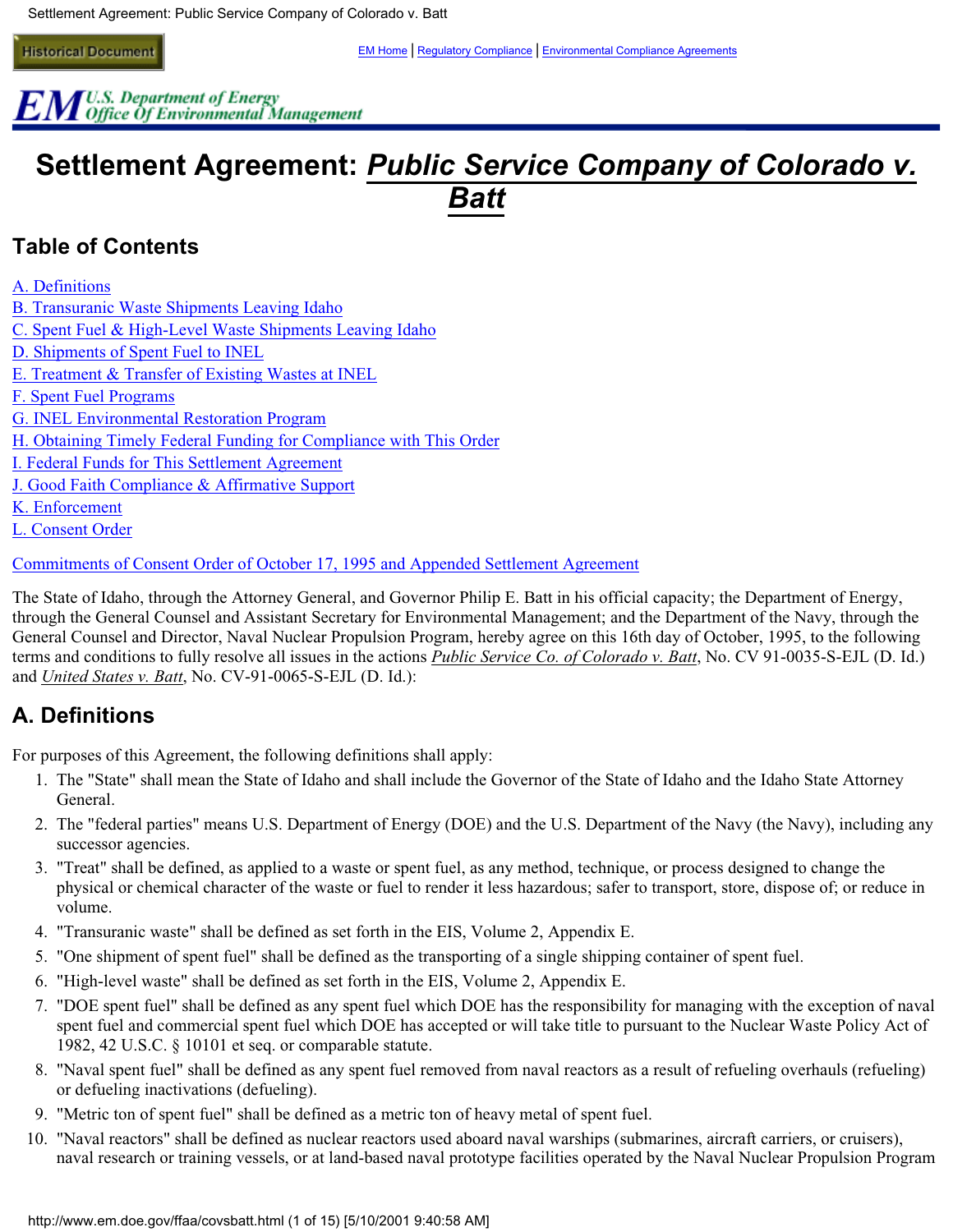for the purposes of research, development, or training.

- 11. "Calendar year" shall be defined as the year beginning on January 1, and ending on December 31.
- 12. "Mixed Waste" shall be defined as set forth in the EIS, Volume 2, Appendix E.
- 13. "EIS" shall be defined as the Department of Energy Programmatic Spent Nuclear Fuel Management and Idaho National Engineering Laboratory Environmental Restoration and Waste Management Program Final Environmental Impact Statement issued April, 1995.
- 14. "ROD" shall be defined as the Record of Decision issued by DOE on June 1, 1995, concerning the EIS.
- 15. "INEL" shall be defined as the Idaho National Engineering Laboratory.
- 16. "Running Average" shall mean the total number of shipments of naval spent fuel to INEL, or transuranic waste from INEL, over any period of three years, divided by three.
- 17. The "Court" shall mean the United States District Court for the District of Idaho before which is pending *Public Service Company of Colorado v. Batt*, No. CV 91-0036-S-EJL and *United States v. Batt*, No. CV 91-0054-S-EJL, and any appellate court to which an appeal may be taken, or with which an application for a writ of certiorari may be filed, under applicable law.

### [Go to Table of Contents](#page-0-1)

# <span id="page-1-0"></span>**B. Transuranic Waste Shipments Leaving Idaho**

1. DOE shall ship all transuranic waste now located at INEL, currently estimated at 65,000 cubic meters in volume, to the Waste Isolation Pilot Plant (WIPP) or other such facility designated by DOE, by a target date of December 31, 2015, and in no event later than December 31, 2018. DOE shall meet the following interim deadlines:

a. The first shipments of transuranic waste from INEL to WIPP or other such facility designated by DOE shall begin by April 30, 1999.

b. By December 31, 2002, no fewer than 3,100 cubic meters (15,000 drum-equivalents) of transuranic waste shall have been shipped out of the State of Idaho.

c. After January 1, 2003, a running average of no fewer than 2,000 cubic meters per year shall be shipped out of the State of Idaho.

2. The sole remedy for failure by DOE to meet any of these deadlines or requirements shall be the suspension of DOE spent fuel shipments to INEL as set forth in Section K.1.

### [Go to Table of Contents](#page-0-1)

# <span id="page-1-1"></span>**C. Spent Fuel & High-Level Waste Shipments Leaving Idaho**

- 1. DOE shall remove all spent fuel, including naval spent fuel and Three Mile Island spent fuel from Idaho by January 1, 2035. Spent fuel being maintained for purposes of testing shall be excepted from removal, subject to the limitations of Section F.1 of this Agreement.
- 2. Until all of the aluminum-clad spent fuel then stored at INEL has been shipped to the Savannah River Site, the cumulative number of shipments of spent fuel from the Savannah River Site to INEL under Section D as of the end of any calendar year shall not exceed the cumulative number of shipments of aluminum-clad spent fuel from INEL to the Savannah River Site for the same period.
- 3. DOE shall treat all high-level waste currently at INEL so that it is ready to be moved out of Idaho for disposal by a target date of 2035.

#### [Go to Table of Contents](#page-0-1)

# <span id="page-1-2"></span>**D. Shipments of Spent Fuel to INEL**

The federal parties may transport shipments of spent fuel to INEL only in accordance with the following terms and conditions.

1. Shipments of naval spent fuel to INEL shall take place as follows:

a. The Navy may make only those shipments of naval spent fuel to INEL that are necessary to meet national security requirements to defuel or refuel nuclear powered submarines, surface warships, or naval prototype or training reactors, or to ensure examination of naval spent fuel from these sources. The Secretary of Defense, upon notice to the Governor of the State of Idaho, shall certify the total number of such shipments of naval spent fuel required to be made through the year 2035.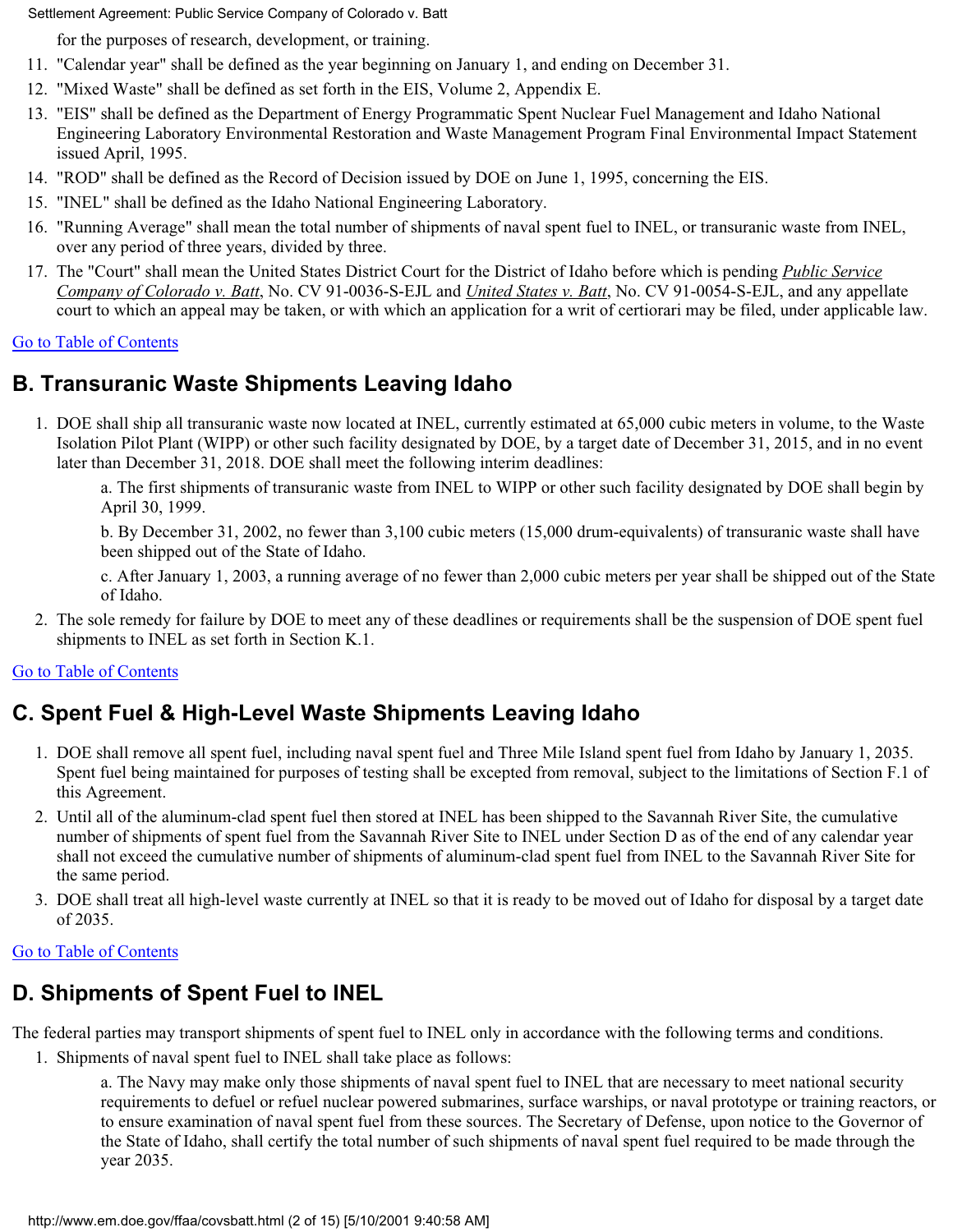b. The Navy shall not ship more than twenty four (24) shipments to INEL from the date of this Agreement through the end of 1995, no more than thirty six (36) shipments in 1996, and no more than twenty (20) shipments per year in calendar years 1997 through 2000. From calendar year 2001 through 2035, the Navy may ship a running average of no more than twenty (20) shipments per year to INEL. The total number of shipments of naval spent fuel to INEL through 2035 shall not exceed 575. Shipments of naval spent fuel to INEL through 2035 shall not exceed 55 metric tons of spent fuel.

c. Prior to January 1 of each calendar year through the year 2035, the Navy shall provide to Idaho an estimate of the number of shipments and the number of metric tons of naval spent fuel to be shipped during the following calendar year.

d. By January 31 of each calendar year, the Navy shall provide to Idaho the actual number of shipments and actual number of metric tons of naval spent fuel shipped during the preceding calendar year.

e. The naval spent fuel stored at INEL on the date of the opening of a permanent repository of interim storage facility shall be among the early shipments of spent fuel to the first permanent repository or interim storage facility.

f. The sole remedy for the Navy's failure to meet any of the deadlines or requirements set forth in this section shall be suspension of naval spent fuel shipments to INEL as set forth in Section K.1.

2. Shipments of DOE spent fuel to INEL shall take place as follows:

a. If DOE and the U.S. Department of State adopt a policy to accept spent fuel from foreign research reactors into the United States, DOE may send to INEL a maximum of 61 shipments of spent fuel from foreign research reactors during the period beginning on the date such a policy is adopted and ending on December 31, 2000. The Secretary of Energy, upon notice to the Governor of the State of Idaho, must certify that these shipments are necessary to meet national security and nonproliferation requirements. Upon such certification, DOE may ship not more than 10 such shipments from the date such policy is adopted through December 31, 1996, not more than 20 such shipments from the date the policy is adopted through December 31, 1997, and not more than 40 such shipments from the date the policy is adopted through December 31, 1998.

b. Until such time as a permanent repository or interim storage facility for storage or disposal of spent fuel, located outside of Idaho, is operating and accepting shipments of spent fuel from INEL, DOE shall be limited to shipments of spent fuel to INEL as set forth in Sections D.2.a., c., d., e., and (f). After a permanent repository of interim storage facility is operating and accepting shipments of spent fuel from INEL, the State of Idaho and DOE may negotiate and reach agreement concerning the timing and number of shipments of DOE spent fuel that may be sent to INEL, in addition to those otherwise permitted under this Section D.2., for preparation for storage or disposal outside the State of Idaho.

c. After December 31, 2000, DOE may transport shipments of spent fuel to INEL constituting a total of no more than 55 metric tons of DOE spent fuel (equivalent to approximately 497 truck shipments) and subject to the limitations set forth in Sections D.2.e., f., g., and h. below, except that the limitations of Section D.2.a. above will not apply.

d. No shipments of spent fuel shall be made to INEL from Fort St. Vrain, unless a permanent repository or interim storage facility for spent fuel located outside of Idaho has opened and is accepting spent fuel from INEL, in which case such shipments may be made for the purpose of treating spent fuel to make it suitable for disposal or storage in such a repository or facility. Shipments of spent fuel from Fort St. Vrain shall remain at INEL only for a period of time sufficient to allow treatment for disposal or storage in such a repository or facility. The total number of Fort St. Vrain shipments shall not exceed 244, constituting no more than sixteen (16) metric tons of spent fuel, and shall be in addition to those allowed under Section D.2.c. above.

e. Except as set forth in Section D.2.d. above, DOE will make no shipments of spent fuel from commercial nuclear power plants to INEL.

f. After December 31, 2000, and until an interim storage facility or permanent repository is opened and accepting spent fuel from INEL, DOE shall not ship to INEL more than 20 truck shipments of spent fuel in any calendar year, except that:

(i) In one calendar year only, DOE may make not more than 83 truck shipments of spent fuel to INEL from the West Valley Demonstration Project;

(ii) DOE may not make more than 13 truck shipments in any of the nine calendar years succeeding the shipment of the West Valley Demonstration Project spent fuel to INEL; and

(iii) Shipments DOE is entitled to make to INEL in any calendar year, but has not made, may be shipped in any subsequent calendar year, notwithstanding the limitations in this Section D.2.f. on the number of shipments per year.

For purposes of this section and Section D.2.c., in determining the number of truck shipments, one rail shipment shall be deemed equivalent to 10 truck shipments, except that in the case of shipments from West Valley Demonstration Project, seven rail shipments shall be deemed to be equal to 83 truck shipments. DOE may elect to make rail shipments in lieu of truck shipments, in accordance with this conversion formula and subject to other limitations of this section.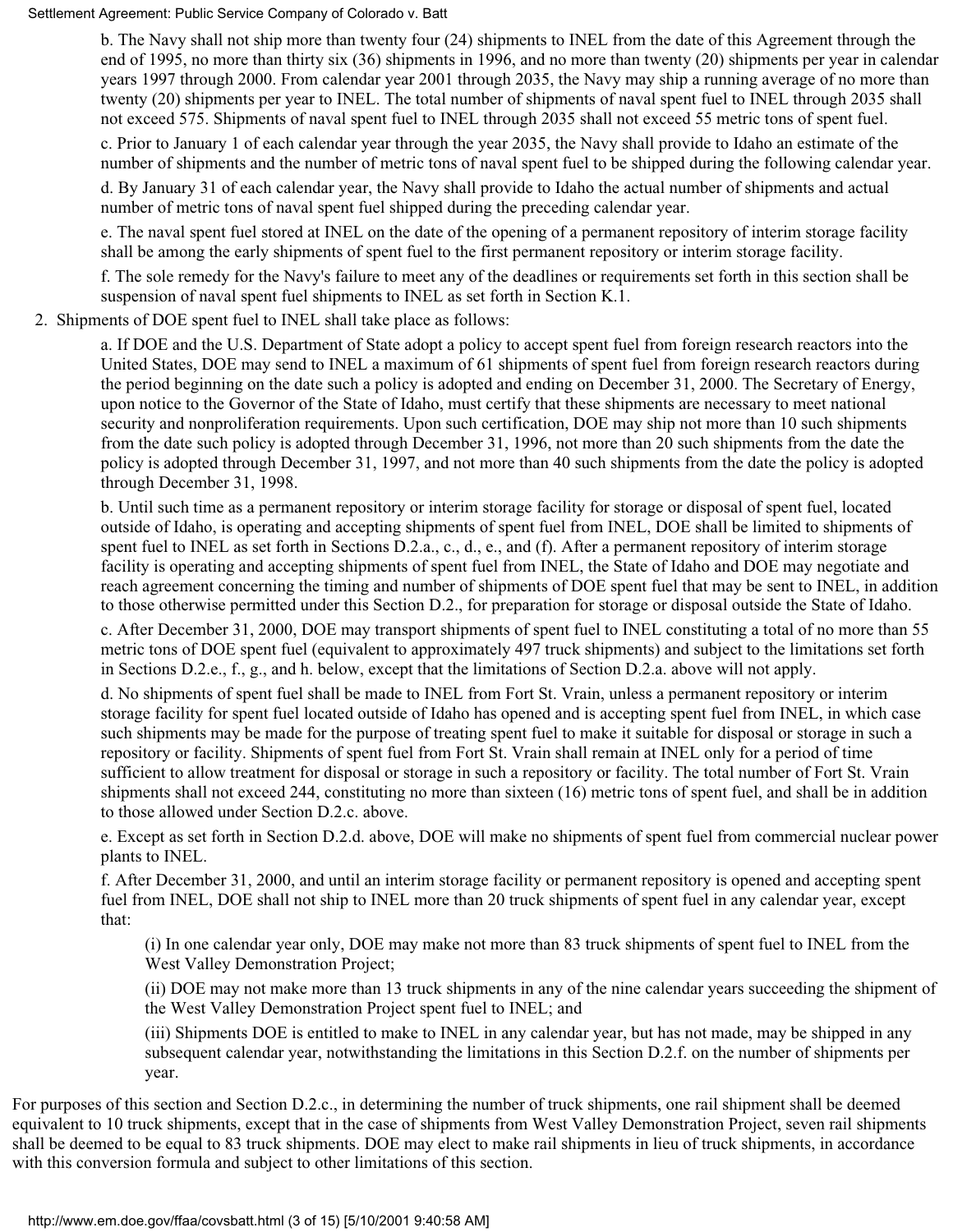g. Prior to January 1 of each calendar year through the year 2035, DOE shall provide to Idaho an estimate of the number of shipments and the number of metric tons of DOE spent fuel to be shipped during the following calendar year.

h. No later than January 31st of each calendar year, DOE shall provide to Idaho the actual number of shipments and actual number of metric tons of DOE spent fuel shipped during the preceding year.

i. The sole remedy for DOE's failure to meet any of the deadlines or requirements set forth in this section shall be the suspension of DOE spent fuel shipments to INEL as set forth in Section K.1.

### [Go to Table of Contents](#page-0-1)

# <span id="page-3-0"></span>**E. Treatment & Transfer of Existing Wastes at INEL**

- 1. **Treatment Commitment**. DOE agrees to treat spent fuel, high-level waste, and transuranic wastes in Idaho requiring treatment so as to permit ultimate disposal outside the State of Idaho.
- 2. **Mixed Waste Treatment Facility**. DOE shall, as soon as practicable, commence the procurement of a treatment facility ("Facility") at INEL for the treatment of mixed waste, transuranic waste and alpha-emitting mixed low-level waste ("Treatable Waste"). DOE shall execute a procurement contract for the Facility by June 1, 1997, complete construction of the Facility by December 31, 2002, and commence operation of the Facility by March 31, 2003. Commencement of construction is contingent upon Idaho approving necessary permits.

a. **Treatment of Non-INEL Wastes**. Any and all Treatable Waste shipped into the State of Idaho for treatment at the Facility shall be treated within six months of receipt at the Facility, with the exception of two cubic meters of low-level mixed waste from the Mare Island Naval Shipyard which will complete base closure for nuclear work in 1996. DOE may request an exception to the six month time period on a case-by-case basis, considering factors at the shipping site such as health and safety concerns, insufficient permitted storage capacity, and base or site closures. Any transuranic waste received from another site for treatment at the INEL shall be shipped outside of Idaho for storage or disposal within six months following treatment. DOE shall continue to use the Federal Facility Compliance Act process, as facilitated by the National Governors' Association, to determine what locations are suitable for mixed low-level waste treatment and storage.

- 3. **Operation of High-Level Waste Evaporator**. DOE shall commence operation of the high-level waste evaporator by October 31, 1996, and operate the evaporator in such a manner as to reduce the tank farm liquid waste volume by no fewer than 330,000 gallons by December 31, 1997. Efforts will continue to reduce the remaining volume of the tank farm liquid waste by operation of the high-level waste evaporator.
- 4. **Calcination of Remaining Non-Sodium Bearing Liquid Wastes**. DOE shall complete the process of calcining all remaining non-sodium bearing liquid high-level wastes currently located at INEL by June 30, 1998.
- 5. **Calcination of Sodium-Bearing Wastes**. DOE shall commence calcination of sodium-bearing liquid high-level wastes by June 1, 2001. DOE shall complete calcination of sodium-bearing liquid high-level wastes by December 31, 2012.
- 6. **Treatment of Calcined Wastes**. DOE shall accelerate efforts to evaluate alternatives for the treatment of calcined waste so as to put it into a form suitable for transport to a permanent repository or interim storage facility outside Idaho. To support this effort, DOE shall solicit proposals for feasibility studies by July 1, 1997. By December 31, 1999, DOE shall commence negotiating a plan and schedule with the State of Idaho for calcined waste treatment. The plan and schedule shall provide for completion of the treatment of all calcined waste located at INEL by a date established by the Record of Decision for the Environmental Impact Statement that analyzes the alternatives for treatment of such waste. Such Record of Decision shall be issued not later than December 31, 2009. It is presently contemplated by DOE that the plan and schedule shall provide for the completion of the treatment of all calcined waste located at INEL by a target date of December 31, 2035. The State expressly reserves its right to seek appropriate relief from the Court in the event that the date established in the Record of Decision for the Environmental Impact Statement that analyzes the alternatives for treatment of such waste is significantly later than DOE's target date. In support of the effort to treat such waste, DOE shall submit to the State of Idaho its application for a RCRA (or statutory equivalent) Part B permit by December 1, 2012.
- 7. **Transfer of Three Mile Island Fuel**. DOE shall complete construction of the Three Mile Island dry storage facility by December 31, 1998. DOE shall commence moving fuel into the facility by March 31, 1999, and shall complete moving fuel into the facility by June 1, 2001.
- 8. **Transfer Out of Wet Storage**. By December 31, 1999, DOE shall commence negotiating a schedule with the State of Idaho for the transfer of all spent fuel at INEL out of wet storage facilities. DOE shall complete the transfer of all spent fuel from wet storage facilities at INEL by December 31, 2023. If DOE determines that transfer to dry storage of any portion of such spent fuel is technically infeasible, or that transfer to such dry storage presents significantly greater safety or environmental risks than keeping the fuel in wet storage, DOE shall inform the State and propose a later date or alternative action. If the State does not agree to such later date or alternative action, DOE may apply to the Court for appropriate relief. DOE shall, after consultation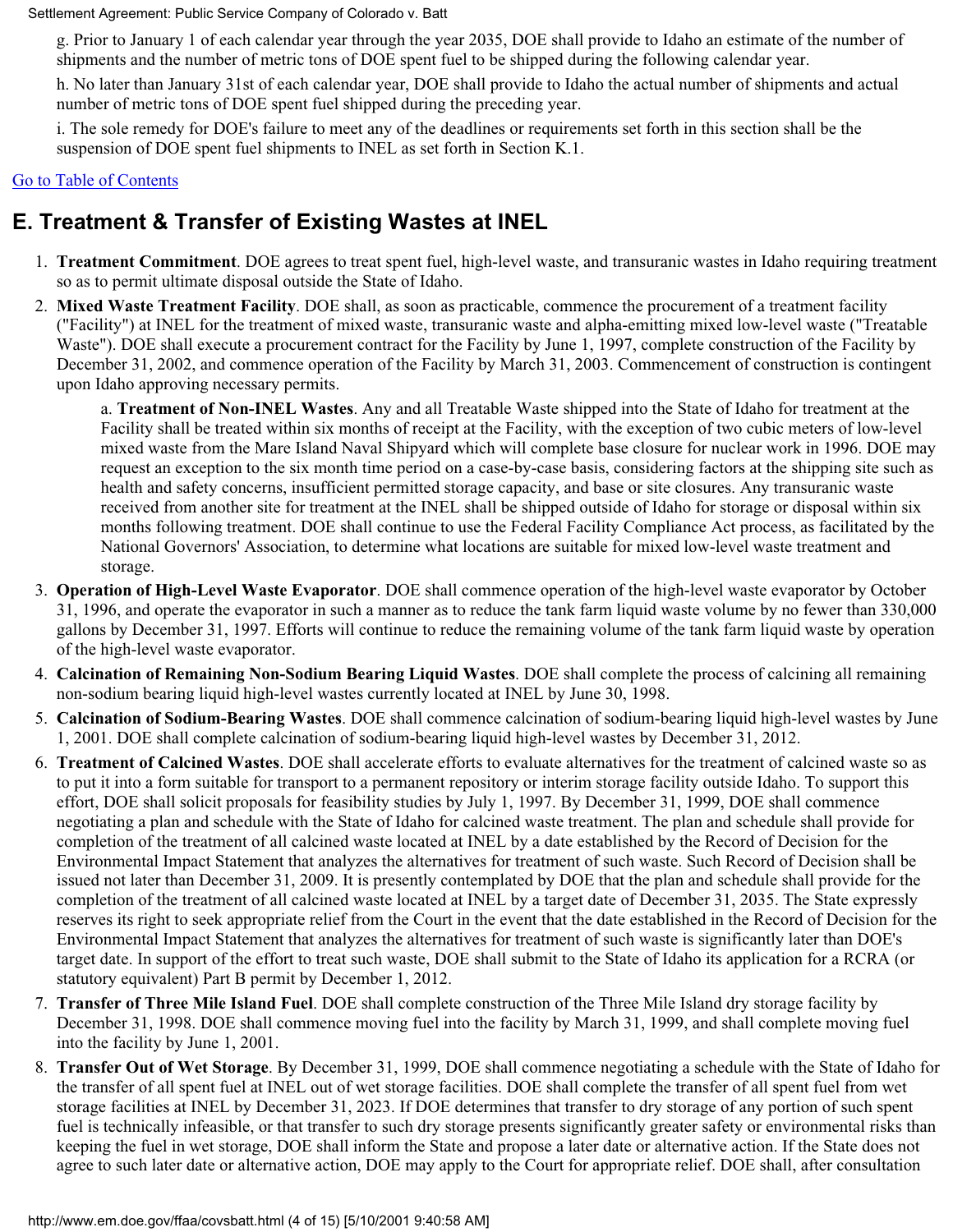with the State of Idaho, determine the location of the dry storage facilities within INEL, which shall, to the extent technically feasible, be at a point removed from above the Snake River Plain Aquifer ("Aquifer").

9. The sole remedy for DOE's failure to meet any of the deadlines or requirements set forth in this section shall be the suspension of DOE spent fuel shipment to INEL as set forth in Section K.1.

### [Go to Table of Contents](#page-0-1)

# <span id="page-4-0"></span>**F. Spent Fuel Program**

- 1. **Establishment of INEL as DOE Spent Fuel Lead Laboratory**. DOE shall, within thirty days of entry of this Agreement as a court order, designate INEL as the Department's lead laboratory for spent fuel. DOE shall direct the research, development and testing of treatment, shipment and disposal technologies for all DOE spent fuel, and all such DOE activities shall be coordinated and integrated under the direction of the Manager, DOE-Idaho Operations Office. Such designation shall not permit the shipment to INEL of any spent fuel beyond that permitted by this Agreement with the exception that quantities of spent fuel brought to INEL for testing in excess of those permitted by this Agreement shall leave the State of Idaho within five years of the date of receipt at INEL.
- 2. **Construction of Dry Storage**. DOE shall include in its appropriation request for federal fiscal year 1998 to the Executive Office of the President funds necessary for DOE to initiate the procurement of dry storage at INEL to replace wet, below ground facilities. Spent fuel loading into dry storage shall commence by July 1, 2003.
- 3. **Funding for Dry Cell Expansion Project**. The Naval Nuclear Propulsion Program shall include in its appropriation request to the Executive Office of the President for federal fiscal year 1997 funds necessary for the Dry Cell Expansion Project ("Project") at the Expended Core Facility at the Naval Reactors Facility to accommodate removal of excess material and examination of naval spent fuel in a dry condition. The Project shall commence as soon as Idaho Issues the required permit under the Clean Air Act and funding is appropriated. Completion of this project shall result in the expenditure of approximately \$26 million dollars over the next five years.
- 4. **Multi-Purpose Canisters**. DOE and the Navy shall employ Multi-Purpose Canisters ("MPCs") or comparable systems to prepare spent fuel located at INEL for shipment and ultimate disposal of such fuel outside Idaho. Procurement shall be performed in accordance with the Federal Acquisition Regulation which ensures that companies in Idaho will have opportunity to bid on and obtain any competitive contracts for such work. The Record of Decision on the NEPA analysis shall be completed by April 30, 1999.
- 5. **ECF Hot Cell Facility Upgrade**. The Naval Nuclear Propulsion Program shall include in its appropriation request for federal fiscal year 1997 to the Executive Office of the President funds necessary to proceed with upgrades which shall require approximately \$12 million of expenditures during the next three years.
- 6. **ECF Dry Storage Container Loading Station**. The Naval Nuclear Propulsion Program shall include in its appropriation request for federal fiscal year 1997 to the Executive Office of the President funds necessary to proceed with design and construction of a dry storage container loading station at ECF. This project shall require no less than \$20 million of expenditures during the next five years.
- 7. **Funding for Discretionary Environmental Remediation Work at the Naval Reactors Facility**. The Naval Nuclear Propulsion Program shall undertake environmental remediation efforts at the Naval Reactors Facility totaling approximately \$45 million over the next five years.
- 8. **Water Pool Reracking**. DOE may proceed with installing new racks into the water pool in the building at the Idaho Chemical Processing Plant Facility currently holding naval spent fuel to provide enhanced capability for spent fuel storage in the existing water pool space until dry storage can be made available. Installation of the new racks may commence as soon as Idaho issues the necessary permit under the Clean Air Act. Idaho shall issue said permit within 180 days after DOE re-submits its application to Idaho.

### [Go to Table of Contents](#page-0-1)

# <span id="page-4-1"></span>**G. INEL Environmental Restoration Program**

1. **INEL Environmental Restoration Program to Continue**. DOE shall continue to implement the INEL environmental restoration program in coordination with Idaho and EPA. Such implementation shall be consistent with the schedules contained in the Federal Facilities Agreement and Consent Order (FFA/CO) entered into with the State of Idaho, EPA and DOE, and it shall include schedule requirements developed pursuant to the completed and future records of Decision under the FFA/CO. The sole remedies for failure to implement the environmental restoration activities specified in the FFA/CO shall be those specified in the FFA/CO.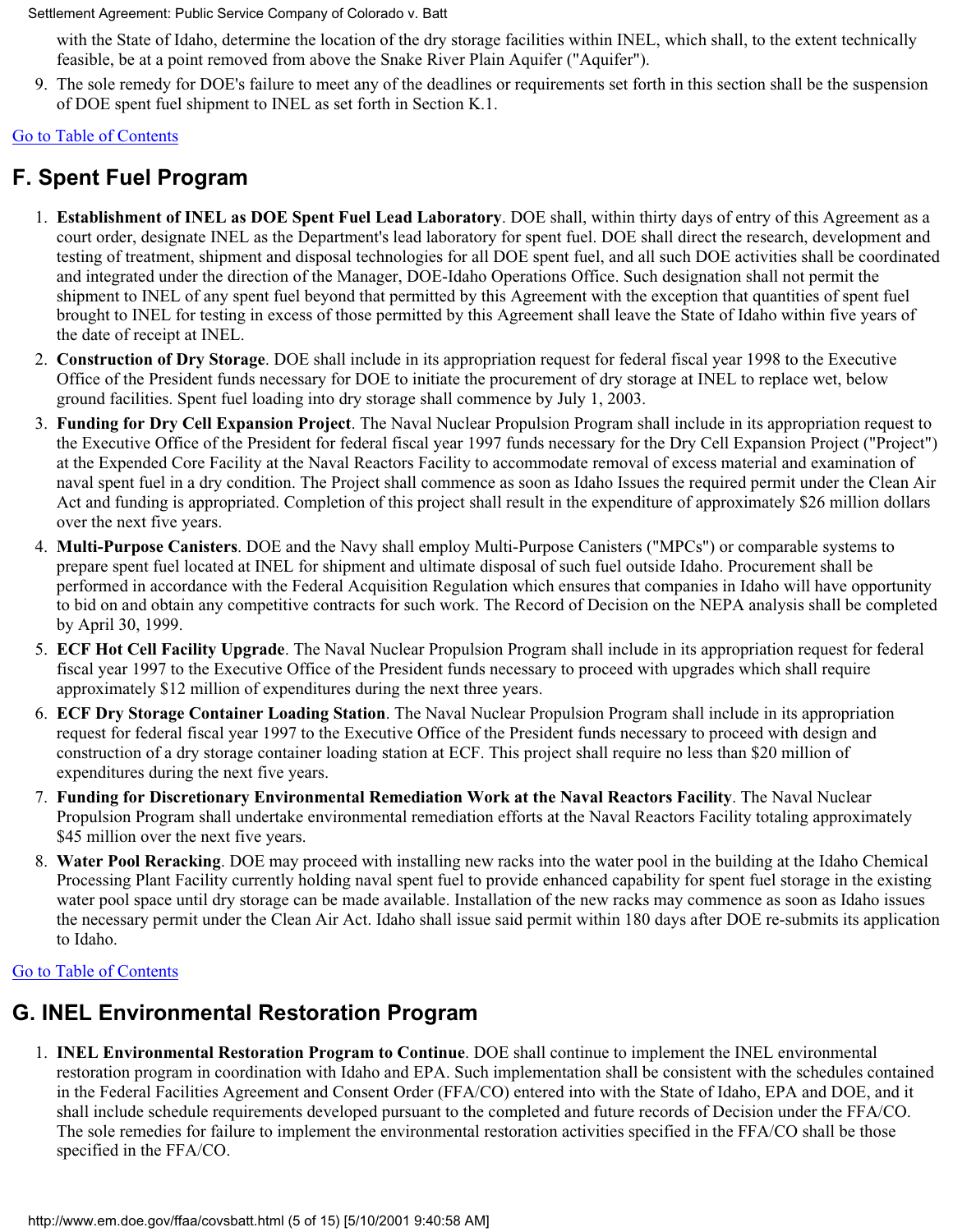[Go to Table of Contents](#page-0-1) 

# <span id="page-5-0"></span>**H. Obtaining Timely Federal Funding for Compliance with This Order**

1. **Compliance Funding**. DOE and the Naval Nuclear Propulsion Program shall share budget information concerning INEL with Idaho prior to submitting the budget request to the Executive Office of the President. Consultations with the State of Idaho shall continue throughout the budget process. The current DOE estimate for the costs of the activities and projects described in Sections A through G over the next five years is approximately \$200 million above established budget targets.

### [Go to Table of Contents](#page-0-1)

# <span id="page-5-1"></span>**I. Federal Funds for This Settlement Agreement**

- 1. DOE shall provide to the State of Idaho beginning in federal fiscal year 1996 and continuing through 1997-2000, a total amount of \$30 million for community transition purposes and any other purposes that are mutually acceptable to the parties, such as the non-Federal development of Boron Neutron Capture Therapy and Radiological Toxicology technology in Idaho.
- 2. **Acoustic Research Funding**. The Navy shall include in its appropriation request to the Executive Office of the President for federal fiscal year 1997 no less than \$7 million for the Navy to construct a Ships Model Engineering and Support Facility at the Naval Surface Warfare Center, Carderock Division, Acoustic Research Detachment at Bayview, Idaho.

### [Go to Table of Contents](#page-0-1)

# <span id="page-5-2"></span>**J. Good Faith Compliance & Affirmative Support**

- 1. The federal parties and Idaho agree that the activities to be performed under this Agreement and the subsequent Consent Order are in the public interest. The federal parties and Idaho acknowledge the complexity of this Agreement and have agreed to act in good faith to effectuate its fulfillment. The federal parties and Idaho shall affirmatively support this Agreement and its terms, conditions, rights and obligations in any administrative or judicial proceeding. The federal parties and Idaho intend to seek a sense of the Congress resolution expressing support for the terms, conditions, rights and obligations contained in this Agreement and the subsequent Consent Order and recommending to future Congresses that funds requested by the President to carry out this Agreement be appropriated. In any administrative or judicial proceeding, Idaho shall support the adequacy of the EIS and ROD against any challenges by third parties. Idaho shall have the ability, in its sole discretion, to waive performance by the federal parties of any terms, conditions and obligations contained in this Agreement.
- 2. Idaho shall promptly issue, upon submission of legally sufficient applications, all permits, licenses or other approvals needed by the DOE, the Navy or the Naval Nuclear Propulsion Program for the performance of any of their respective obligations set forth in this Agreement.
- 3. No provision of this Agreement shall compel any party to act without due legal authority. Performance by every party under this Agreement shall be subject to and comply with all applicable federal statutes, regulations and orders, including the Anti-Deficiency Act. The inability of any party to comply with the provisions of this Agreement, or a delay in such compliance, as a result of any applicable federal statute, regulation or order shall not subject that party to judicial enforcement under Section K.2.a, but shall not preclude the application of Sections K.1.a. or K.1.b.
- 4. In the event any required NEPA analysis results in the selection after October 16, 1995, of an action which conflicts with any action identified in this Agreement, DOE or the Navy may request a modification of this Agreement to conform the action in the Agreement to that selected action. Approval of such modification shall not be unreasonably withheld. If the State refuses to accept the requested modification, DOE or the Navy may seek relief from the Court. On motion of any party, the Court may extend the time for DOE or the Navy to perform until the Court has decided whether to grant relief. If the Court determines that the State has unreasonably withheld approval, the Agreement shall be conformed to the selected action. If the Court determines that the State has reasonably withheld approval, the time for DOE or the Navy to perform the action at issue shall be as set forth in this Agreement and subject to enforcement as set forth section in Section K.1.

### 5. **Effect of Certain Court Orders**.

a. **Navy**. In the event that a court order is entered in the case of *Snake River Alliance Education Fund v. United States Department of Energy*, No. CV-95-0331-S-EJL (D. Idaho), or in any other judicial proceeding, that prohibits in whole or in part any shipment of spent fuel to INEL by the Navy under section D, then all obligations, requirements and deadlines of the federal parties under this Agreement shall be suspended during the period of applicability of the order. Upon the vacating, dissolving or reversing of any such order, the obligations, deadlines and requirements provided for in this Agreement shall be extended by a period that corresponds to their period of suspension.

b. **DOE**. In the event that a court order is entered in the case of *Snake River Alliance Education Fund v. United States*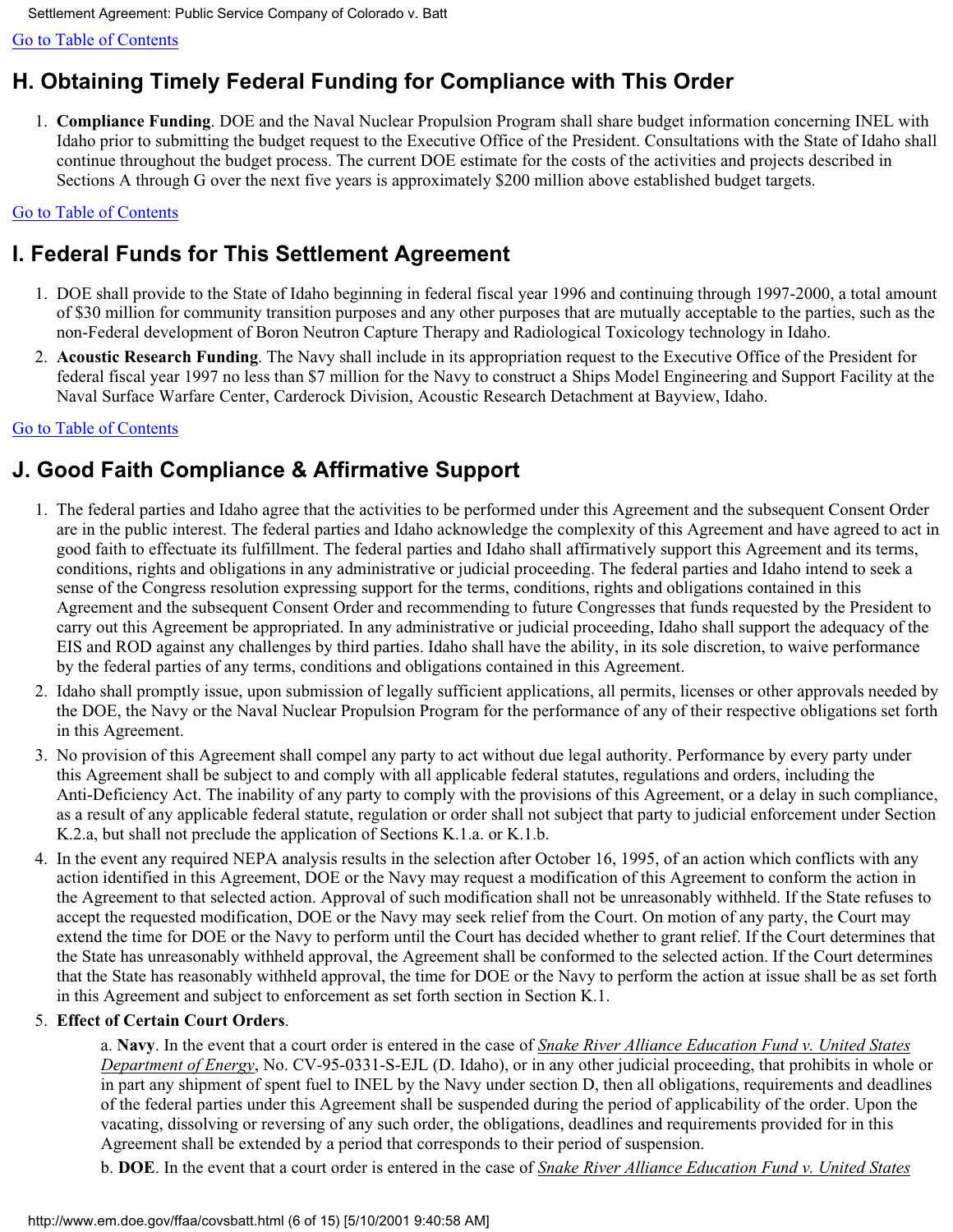*Department of Energy*, No. CV-95-0331-S-EJL (D. Idaho), or in any other judicial proceeding, that prohibits in whole or in part any shipment of spent fuel to INEL by DOE under section D, then the DOE has the option to suspend all DOE shipments to INEL and suspend all of DOE's obligations, requirements and deadlines under this Agreement during the period of applicability of the order. If DOE exercises this option, then upon the vacating, dissolving, or reversing of any such order, DOE's obligations, deadlines and requirements provided for in this Agreement shall be extended by a period that corresponds to their period of suspension.

### [Go to Table of Contents](#page-0-1)

## <span id="page-6-0"></span>**K. Enforcement**

### 1. **Suspension of Shipments**.

a. **DOE**. If DOE fails to satisfy the substantive obligations or requirements it has agreed to in this Agreement or fails to meet deadlines for satisfying such substantive obligations or requirements, shipments of DOE spent fuel to INEL shall be suspended unless and until the parties agree or the Court determines that such substantive obligations or requirements have been satisfied.

b. **Navy**. If the navy or the Naval Nuclear Propulsion Program fails to satisfy the substantive obligations or requirements it has agreed to in this Agreement or fails to meet deadlines for satisfying such substantive obligations or requirements, shipments of Navy spent fuel to INEL shall to suspended unless and until the parties agree or the Court determines that such substantive obligations or requirements have been satisfied.

### 2. **Other Enforcement**

a. **Judicial Enforcement**. The Court may enforce the rights, obligations and requirements assigned by this Agreement, other than those exclusively enforceable under Section K.1., pursuant to all legal and equitable remedies available to the courts of the United States, including, but not limited to, use of the Court's contempt powers.

b. **RCRA Enforcement**. Nothing in this Agreement shall prohibit the State of Idaho from requiring necessary remedial actions as set forth in the Resource Conservation and Recovery Act, 42 U.S.C. section 6929 ("RCRA") (or statutory equivalent), including penalty and fine procedures, the sums of which shall be payable to the State of Idaho.

c. **Payment Obligation**. In the event that the federal parties do not carry out the requirement that all spent fuel located at INEL be removed from Idaho by January 1, 2035, then subject to the availability of the appropriations provided in advance for this purpose, the federal parties shall pay to the State of Idaho \$60,000 for each day such requirement has not been met.

- 3. **Prior Orders, Agreements and Decisions**. The terms of this Agreement shall supersede all rights, duties and obligations set forth in any prior orders, agreements or decisions entered in this litigation, captioned *Public Service Company of Colorado v. Batt*, and *United States of America v Batt*, Nos. CV 91-0035-S-EJL and CV 91-0054-S-EJL, except for the provisions of paragraph 4 of the December 22, 1993 Court Order.
- 4. **Dispute Resolution**. In the event that any party to this Agreement contends that any other party has violated any terms of the Agreement, the parties shall seek to resolve their differences informally before asking for resolution by the Court.

### [Go to Table of Contents](#page-0-1)

### <span id="page-6-1"></span>**L. Consent Order**

- 1. The parties agree they shall jointly present this Agreement to the U.S. District Court with a proposed Consent Order which will provide for the incorporation of this Agreement, continuing jurisdiction of the Court and the administrative termination of this action without prejudice to the right of the parties to reopen the proceedings for good cause shown. This Agreement and Consent Order shall not preclude any party from applying to the Court under Rule 60, of the Federal Rules of Civil Procedure, or the Court from granting relief thereunder.
- 2. If the Consent Order is not entered by the Court, in accordance with Section L.1 above, within 45 days of lodging with the Court, then either party to this Agreement may elect to terminate this Agreement, in which case this Agreement becomes null and void, and of no force or effect.

```
For the Federal Parties:
```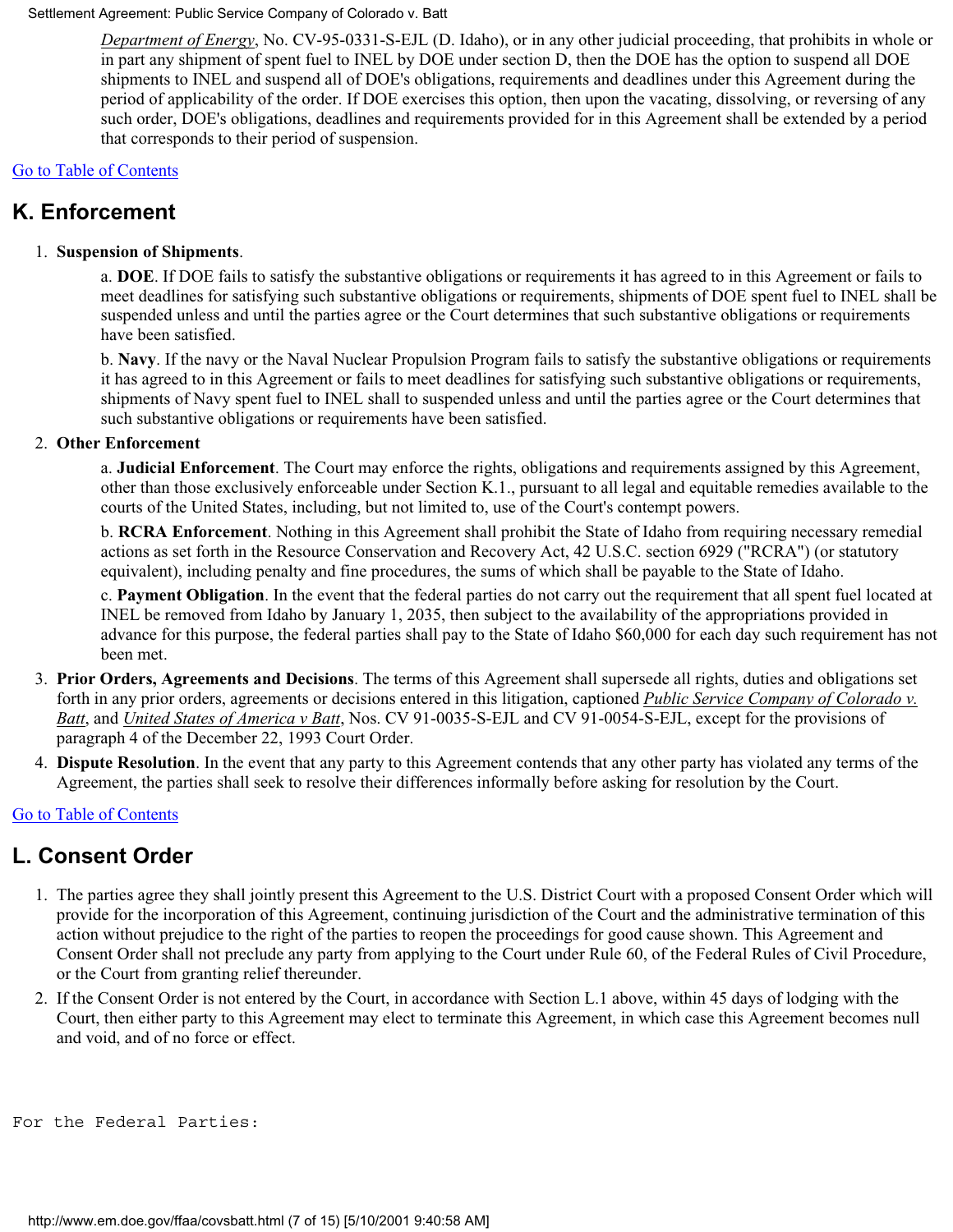Settlement Agreement: Public Service Company of Colorado v. Batt Robert R. Nordhaus **Thomas P. Grumbly** General Counsel Assistant Secretary Department of Energy entitled and the for Environmental Management Department of Energy Steven S. Honigman General Counsel Department of the Navy For the State of Idaho: Philip E. Batt Governor, State State of Idaho Admiral Bruce DeMars Director, Naval Nuclear Propulsion Program Alan G. Lance Attorney General, State of Idaho

#### [Go to Table of Contents](#page-0-1)

## **Commitments of Consent Order of October 17, 1995 and Appended Settlement Agreement**

The analysis below compares Federal commitments for funding, acts, or forbearances. Sections which only involve definitions, remedies, enforcement procedures, etc., but not commitments per se may not be included.

The sole remedy for failure by DOE to meet deadlines in sections B, D.2, E, shall be the suspension of DOE spent fuel shipments to INEL as set forth in Section K.1 of the Agreement.

The sole remedy for failure by Navy to meet deadlines in section D.1 shall be the suspension of naval spent fuel shipments to INEL as set forth in Section K.1 of the Agreement.

The sole remedy for failure by DOE to meet deadlines in section G shall be those specified in the FFA/CO.

| Agree.             | Requirement                                                                                                                                                                                                                                                                                                                     | <b>Status</b> |
|--------------------|---------------------------------------------------------------------------------------------------------------------------------------------------------------------------------------------------------------------------------------------------------------------------------------------------------------------------------|---------------|
| B.1                | Ship all TRU now at INEL, estimated at 65,000 m <sup>3</sup> ,<br>to WIPP or other such facility by December 31,<br>2015 target but no later than December 31, 2018                                                                                                                                                             |               |
| B.1(a)             | First shipments of TRU waste to WIPP or other such<br>facility from the INEL shall begin by April 30, 1999                                                                                                                                                                                                                      |               |
| B.1(b)             | By December 31, 2002, no less than $3,100 \text{ m}^3$ shall<br>have been shipped out of Idaho                                                                                                                                                                                                                                  |               |
| B.1(c)             | After January 1, 2003, a running average of $2,000$<br>$ m^3$ per year shall be shipped out of Idaho                                                                                                                                                                                                                            |               |
| $\overline{C.1}$ . | Remove all SNF, including naval and TMI from<br>Idaho by January 1, 2035. SNF maintained for<br>testing shall be excepted from removal subject to<br>section F.1 of the Agreement                                                                                                                                               |               |
| $\overline{C.2.}$  | Until all of the aluminum-clad SNF then stored at<br><b>INEL</b> has been shipped to the Savannah River Site<br>$ $ (SRS), the cumulative number of shipments of SRS<br>SNF to INEL under Section D at the end of a<br>calendar year shall not exceed cumulative number of<br>shipments of INEL SNF to SRS for the same period. |               |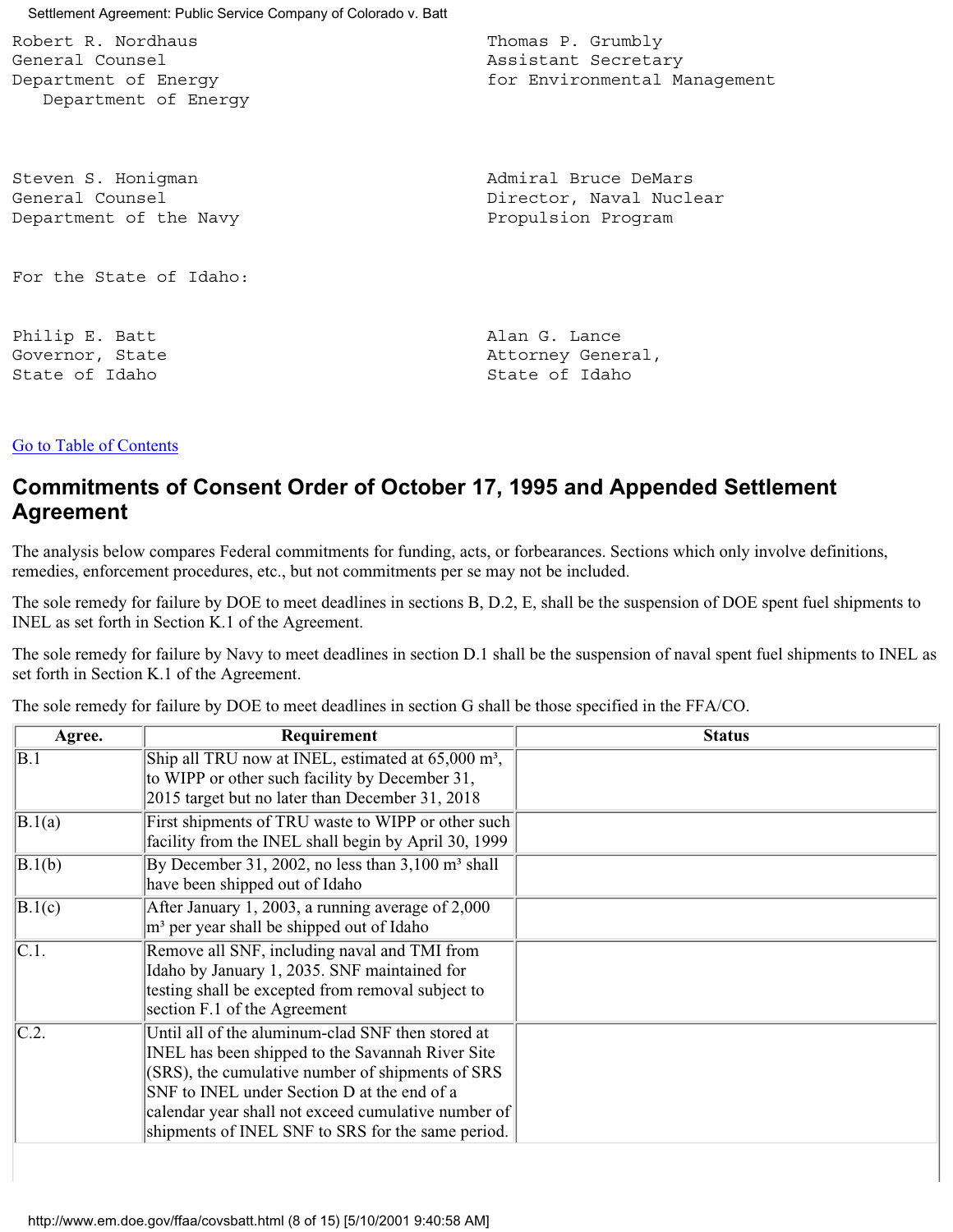| $\overline{C.3}$ .   | DOE shall treat all HLW currently at INEL so that it<br>is ready to be moved out of Idaho for disposal by<br>target date of 2035                                                                                                                                                                                                                                                                                                                                                                                                                     |                                                                                                                                                                                                                                                                                                                                                                                                            |
|----------------------|------------------------------------------------------------------------------------------------------------------------------------------------------------------------------------------------------------------------------------------------------------------------------------------------------------------------------------------------------------------------------------------------------------------------------------------------------------------------------------------------------------------------------------------------------|------------------------------------------------------------------------------------------------------------------------------------------------------------------------------------------------------------------------------------------------------------------------------------------------------------------------------------------------------------------------------------------------------------|
| $\overline{D.1}$     | Limits on naval SNF shipments to INEL                                                                                                                                                                                                                                                                                                                                                                                                                                                                                                                |                                                                                                                                                                                                                                                                                                                                                                                                            |
| $\overline{D}$ .1(a) | Only those Navy shipments received to meet<br>national security or to ensure examination. Secretary<br>of Defense, upon notice to the Governor of Idaho,<br>shall certify required shipments through 2035.                                                                                                                                                                                                                                                                                                                                           |                                                                                                                                                                                                                                                                                                                                                                                                            |
| D.1(b)               | Navy may ship up to 24 shipments through 1995, no<br>more than 36 shipments in 1996, and no more than<br>20 shipments per year from 1997 to 2000. Total<br>naval SNF shipments from calendar year 2001<br>through 2035 shall not exceed 575 shipments and 55<br>metric tons and the Navy will maintain a running<br>average of no more than 20 shipments per year                                                                                                                                                                                    |                                                                                                                                                                                                                                                                                                                                                                                                            |
| D.1(c)               | Prior to January 1 of each year Navy shall provide to<br>Idaho estimated number of naval SNF shipments<br>and metric tons to INEL for the following calendar<br>year.                                                                                                                                                                                                                                                                                                                                                                                |                                                                                                                                                                                                                                                                                                                                                                                                            |
| $\overline{D.1(d)}$  | By January 31 of each calendar year Navy shall<br>provide estimates of actual naval SNF shipments<br>and metric tons to INEL for preceding calendar year.                                                                                                                                                                                                                                                                                                                                                                                            |                                                                                                                                                                                                                                                                                                                                                                                                            |
| D.1(e)               | Navy SNF at INEL on the date of the opening of a<br>repository or interim storage facility shall be among<br>early shipments to repository or interim storage                                                                                                                                                                                                                                                                                                                                                                                        |                                                                                                                                                                                                                                                                                                                                                                                                            |
| D.2                  | Limits on DOE SNF shipments to INEL                                                                                                                                                                                                                                                                                                                                                                                                                                                                                                                  |                                                                                                                                                                                                                                                                                                                                                                                                            |
| D.2(a)               | If policy adopted, DOE may send maximum of 61<br>shipments of foreign SNF through December 31,<br>2000. Shipments must be certified by Secretary of<br>Energy to Governor of Idaho as to necessity for<br>national security and nonproliferation requirements.<br>Upon certification and from date of such policy, if<br>adopted, DOE may not ship more than 10 shipments<br>through December 31, 1996; no more than 20<br>shipments through December 31, 1997; no more<br>than 40 shipments through December 31, 1998.<br>These are running totals. |                                                                                                                                                                                                                                                                                                                                                                                                            |
| D.2(b)               | Until such time that a SNF permanent repository or<br>interim storage facility opens outside of Idaho, and<br>is operating and accepting shipments of spent fuel<br>from INEL, DOE and State may negotiate and agree<br>on additional SNF shipments to INEL for purposes<br>of preparation for storage or disposal outside of<br>Idaho                                                                                                                                                                                                               |                                                                                                                                                                                                                                                                                                                                                                                                            |
| D.2(c)               | After December 31, 2000, no more than 55 metric<br>tons of SNF (equivalent to approximately 497 truck<br>shipments) may be received at INEL subject to<br>limits in D.2.e., f., g., and .h, and D.2.a above will<br>not apply                                                                                                                                                                                                                                                                                                                        |                                                                                                                                                                                                                                                                                                                                                                                                            |
| D.2(d)               | No Fort St. Vrain SNF to INEL before December<br>31, 2010, unless a permanent repository or interim<br>storage facility opens and shipments for the purpose<br>of treatment for suitable disposal or storage in such a<br>repository or facility and then not more than 244<br>shipments or 16 metric tons                                                                                                                                                                                                                                           | Agreement in Principle (AIP) signed October 19, 1995. A<br>contract mod. implementing the AIP for the purchase of the<br>Fort St. Vrain ISFSI by the DOE was signed on February 9,<br>1996. This gives DOE immediate title to the Fort St. Vrain<br>fuel, pays PSC \$16 million, and provides for the continued<br>management of Fort St. Vrain spent nuclear fuel contained<br>therein under NRC license. |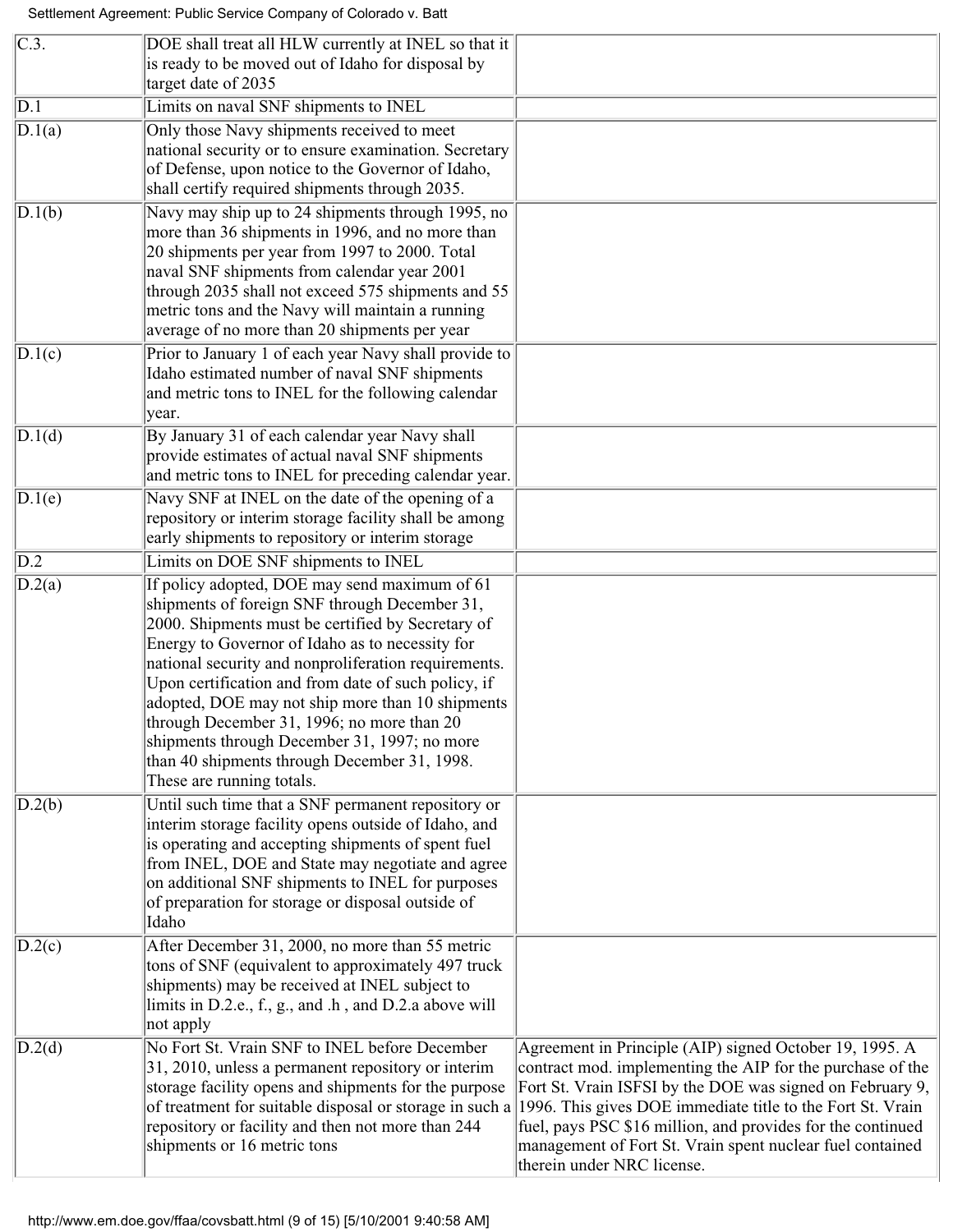| $\overline{D.2}$ (e) | No commercial nuclear power plant SNF to INEL<br>(except Fort St. Vrain SNF)                                                                                                                                                                                                                                                                                                                                                                                                                                                                                                      |                                                                                                                                                                                                                                                                                                                                             |
|----------------------|-----------------------------------------------------------------------------------------------------------------------------------------------------------------------------------------------------------------------------------------------------------------------------------------------------------------------------------------------------------------------------------------------------------------------------------------------------------------------------------------------------------------------------------------------------------------------------------|---------------------------------------------------------------------------------------------------------------------------------------------------------------------------------------------------------------------------------------------------------------------------------------------------------------------------------------------|
| D.2(f)               | After December 31, 2000, and until interim storage<br>facility or permanent repository is opened, no more<br>than 20 truck shipments per year of DOE SNF to<br><b>INEL</b>                                                                                                                                                                                                                                                                                                                                                                                                        |                                                                                                                                                                                                                                                                                                                                             |
| D.2(f)(i)            | In calendar year only, DOE may make not more than<br>83 truck shipments of spent fuel to INEL from West<br>Valley                                                                                                                                                                                                                                                                                                                                                                                                                                                                 |                                                                                                                                                                                                                                                                                                                                             |
| D.2(f)(ii)           | DOE may not make more than 13 truck shipments in<br>any of the nine calendar years succeeding the<br>shipment of West Valley spent fuel to the INEL                                                                                                                                                                                                                                                                                                                                                                                                                               |                                                                                                                                                                                                                                                                                                                                             |
| D.2(f)(iii)          | Shipments DOE is entitled to make to INEL in any<br>calendar year, but has not made, may be shipped any<br>subsequent calendar year, notwithstanding the limits<br>on the number of shipments per year.                                                                                                                                                                                                                                                                                                                                                                           |                                                                                                                                                                                                                                                                                                                                             |
| D.2(g)               | Prior to January 1 of each year DOE provide to<br>Idaho estimated number of DOE SNF shipments and $ 2$ ) Due 12/21/96<br>metric tons to be shipped the following calendar<br>year.                                                                                                                                                                                                                                                                                                                                                                                                | 1) 12/27/95 - OPE-SFP-95-228                                                                                                                                                                                                                                                                                                                |
| D.2(h)               | By January 31 of each year DOE provide estimates<br>of actual DOE SNF shipments and metric tons for<br>preceding year.                                                                                                                                                                                                                                                                                                                                                                                                                                                            | 1) 1/31/96 - OPE-SFP-96-13<br>$ 2)$ Due $1/31/97$                                                                                                                                                                                                                                                                                           |
| $\overline{E.1}$     | DOE shall treat SNF, HLW, and TRU waste - must<br>treat to standards for disposal outside Idaho [See<br>$E.4$ ]                                                                                                                                                                                                                                                                                                                                                                                                                                                                   |                                                                                                                                                                                                                                                                                                                                             |
| $\overline{E.2}$     | DOE shall procure a mixed waste treatment facility<br>at INEL to treat mixed, TRU, and alpha emitting<br>mixed low level waste. - DOE shall execute<br>procurement contract by June 1, 1997.<br>- Complete construction by December 31, 2002<br>(contingent on Idaho approving permits).<br>- Commence operation by March 31, 2003                                                                                                                                                                                                                                                |                                                                                                                                                                                                                                                                                                                                             |
| $\vert$ E.2(a)       | If out of state treatable waste is shipped to INEL, it<br>must be treated at the facility within six months<br>(with naval exception on $2 \text{ m}^3$ waste from Mare<br>Island Naval Shipyard). DOE may request other<br>exceptions.<br>- If TRU waste is received from off site, it must be<br>shipped out of Idaho for storage or disposal within<br>six months after treatment.<br>- DOE shall continue to use Federal Facility<br>Compliance Act process with National Governors<br>Association to determine locations for mixed low<br>level waste storage and treatment. | In accordance with the INEL Site Treatment Plan, the first<br>two shipments of offsite mixed waste have been received at<br>the INEL. On Jan. 3, 1996, Mare Island Naval Shipyard<br>shipped 17.66 cubic meters of mixed waste. On Jan. 23,<br>1996, Charleston Naval Shipyard shipped about half of its<br>mixed waste, 1.44 cubic meters. |
| E.3                  | DOE shall commence operation of a HLW<br>evaporator by October 31, 1996 - DOE shall operate<br>evaporator to reduce tank farm liquid waste volume<br>by no less than 330,000 gallons by December 31,<br>1997 - DOE shall continue efforts to reduce<br>remaining volume of tank farm liquid waste using<br>HLW evaporator                                                                                                                                                                                                                                                         |                                                                                                                                                                                                                                                                                                                                             |
| E.4                  | DOE shall complete calcining all non<br>sodium-bearing liquid HLW currently at INEL by<br>June 30, 1998                                                                                                                                                                                                                                                                                                                                                                                                                                                                           |                                                                                                                                                                                                                                                                                                                                             |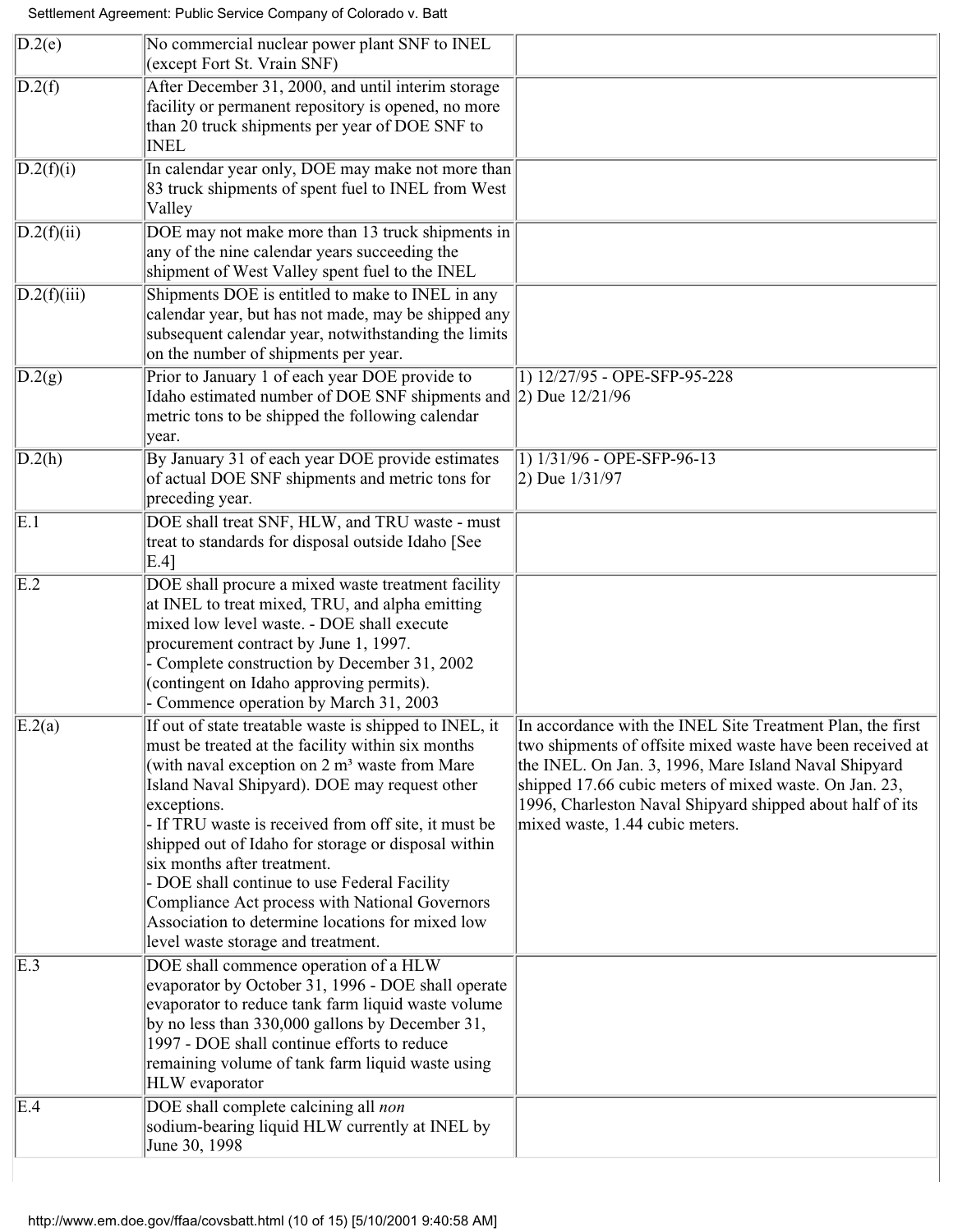| $\overline{E.5}$ | DOE shall commence calcining sodium-bearing<br>liquid HLW by June 1, 2001<br>- DOE shall complete calcining sodium-bearing<br>HLW by December 31, 2012                                                                                                                                                                                                                                                                                                                                                                                                                                                                                                                                                                                                                                                                                                                                                                               |                                                                                                                                                                                                                                                                                                           |
|------------------|--------------------------------------------------------------------------------------------------------------------------------------------------------------------------------------------------------------------------------------------------------------------------------------------------------------------------------------------------------------------------------------------------------------------------------------------------------------------------------------------------------------------------------------------------------------------------------------------------------------------------------------------------------------------------------------------------------------------------------------------------------------------------------------------------------------------------------------------------------------------------------------------------------------------------------------|-----------------------------------------------------------------------------------------------------------------------------------------------------------------------------------------------------------------------------------------------------------------------------------------------------------|
| $\overline{E.6}$ | DOE shall accelerate efforts to evaluate alternatives<br>for treatment of calcined waste.<br>- Alternatives shall aid in preparing the waste into<br>form acceptable for transport to repository or interim<br>storage out of Idaho<br>- DOE shall solicit proposals for feasibility study by<br>July 1, 1997.<br>- By December 31, 1999 DOE shall begin<br>negotiating a plan and schedule with Idaho for<br>calcined waste treatment<br>-By December 31, 2009 issue a Record of<br>Decision(ROD) on the EIS which evaluates the<br>alternatives for treatment of calcined waste.<br>- Plan and schedule shall provide for completion of<br>treatment of all calcined waste at INEL by target<br>date of December 31, 2035. Idaho reserves the right<br>to seek relief from the court if ROD date is<br>significantly later than target date.<br>- DOE shall submit to State RCRA Part B permit<br>application by December 1, 2012. |                                                                                                                                                                                                                                                                                                           |
| $\overline{E.7}$ | DOE shall complete construction of TMI dry fuel<br>storage facility by December 31, 1998<br>- DOE shall commence moving spent fuel into the<br>facility by March 31, 1999<br>- DOE shall complete moving spent fuel into facility<br>by June 1, 2001                                                                                                                                                                                                                                                                                                                                                                                                                                                                                                                                                                                                                                                                                 |                                                                                                                                                                                                                                                                                                           |
| $\overline{E.8}$ | By December 31, 1999 DOE shall commence<br>negotiating a schedule with the State to transfer all<br>SNF out of wet storage<br>- DOE shall complete transfer of SNF at INEL out<br>of wet storage by December 31, 2023<br>-If transfer to dry storage is technically infeasible, or storage.<br>presents significantly greater safety or<br>environmental risks, DOE shall inform Idaho and<br>propose later date or alternatives for that spent fuel.<br>If Idaho does not agree to proposal DOE may seek<br>relief from the court.<br>- DOE shall consult with State to determine location<br>of dry storage facilities within INEL but, as<br>technically feasible, at a point removed from above<br>Snake River Aquifer.                                                                                                                                                                                                          | DOE-ID met with the State of Idaho personnel on January<br>12, 1996 for consultation concerning TMI fuel dry storage<br>project. A LITCO report (TPM-056-96) was provided to the<br>State documenting that the two land parcels on the INEL<br>but not above the aquifer were infeasible for new dry fuel |
| F.1              | DOE shall designate INEL as lead SNF lab within<br>30 days of court order.<br>-DOE shall direct R&D and testing of treatment,<br>shipment, and disposal technologies for all DOE<br>spent fuel<br>-These activities shall be coordinated and integrated<br>under the direction of DOE-ID Manager<br>- Additional SNF needed for testing in excess of that<br>permitted by the Agreement shall be shipped out of<br>Idaho within 5 years of receipt at INEL                                                                                                                                                                                                                                                                                                                                                                                                                                                                           | Letter from T. Grumbly to J. Wilcynski, dated October 26,<br>1995 designating INEL as the lead site laboratory for<br>management of the DOE's spent nuclear fuel.                                                                                                                                         |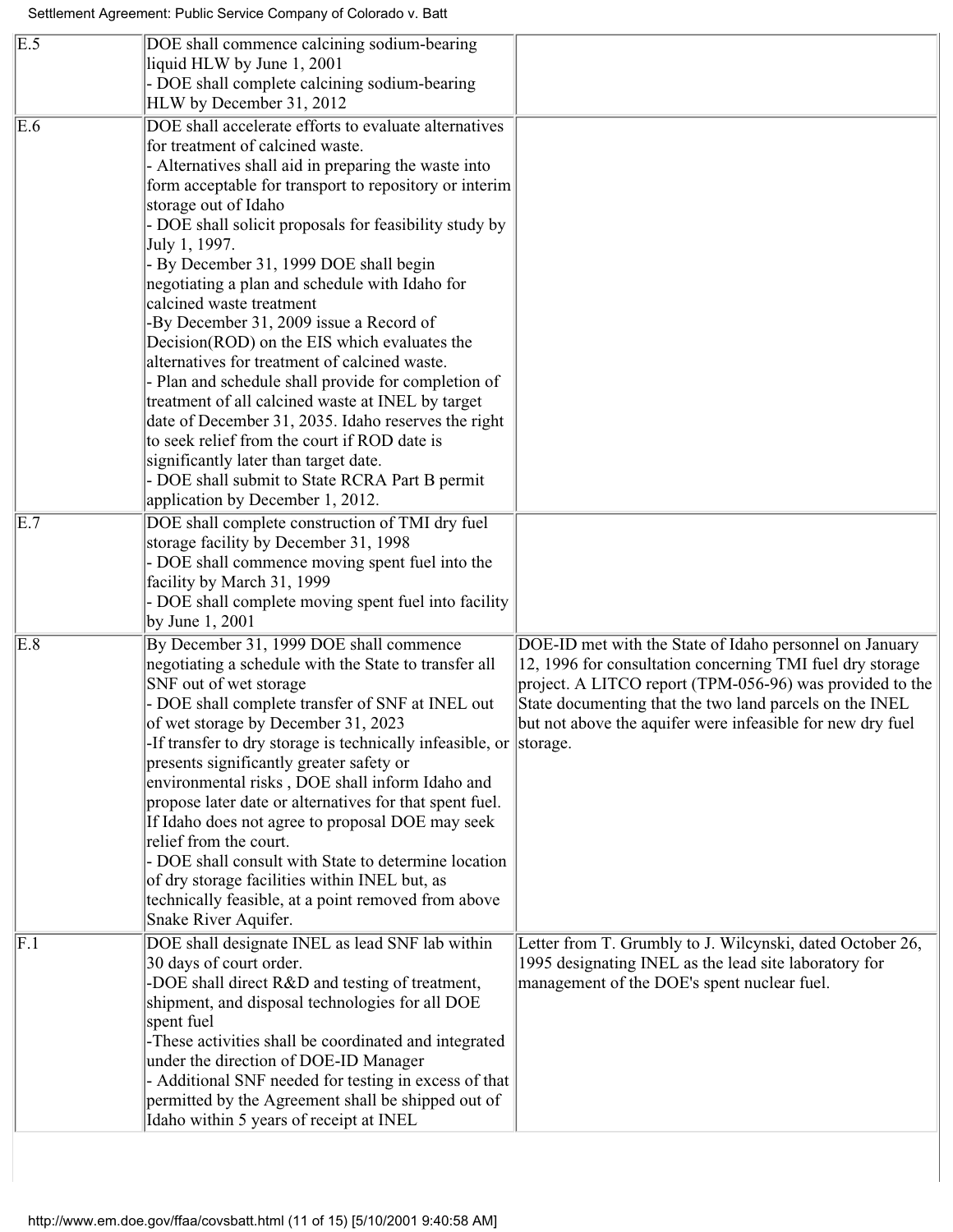|                           | and ultimate disposal outside of Idaho                                                                     |  |
|---------------------------|------------------------------------------------------------------------------------------------------------|--|
|                           | or comparable systems to prepare SNF for shipment                                                          |  |
|                           | -Procured in accordance with Federal Acquisition                                                           |  |
|                           | Regulation which ensures that Idaho companies                                                              |  |
|                           | have opportunity to bid on and obtain any                                                                  |  |
|                           | competitive contracts for such work.                                                                       |  |
|                           | -Record of Decision on NEPA analysis shall be<br>completed by April 30, 1999.                              |  |
| $\overline{F.5}$          | NR shall include in appropriation request funds for                                                        |  |
|                           | federal fiscal year 1997 to the Executive Office of                                                        |  |
|                           | the President funds necessary for ECF upgrades.                                                            |  |
|                           | Approximately \$12 million expenditures during the                                                         |  |
| $\overline{F.6}$          | next 3 years                                                                                               |  |
|                           | NR shall include in appropriation request funds for<br>federal fiscal year 1997 to the Executive Office of |  |
|                           | the President funds necessary for design and                                                               |  |
|                           | construction of a dry storage container loading                                                            |  |
|                           | station at ECF. No less than \$20 million                                                                  |  |
|                           | expenditures during the next 5 years                                                                       |  |
| $\overline{F.7}$          | NR undertake environmental remediation at NRF                                                              |  |
|                           | totaling approximately \$45 million over next 5 years                                                      |  |
| $\overline{\mathrm{F.8}}$ | DOE may proceed with ICPP rerack installation.                                                             |  |
|                           | Idaho to issue Clean Air Act permit within 180 days<br>of DOE application resubmittal.                     |  |
| $\overline{G.1}$          | DOE shall continue to implement the environmental                                                          |  |
|                           | restoration program consistent with schedules in                                                           |  |
|                           | FFA/CO and schedule requirements pursuant to                                                               |  |
|                           | completed and future Records of Decision under                                                             |  |
|                           | FFA/CO.                                                                                                    |  |
| H.1                       | DOE and the Navy shall share budget information                                                            |  |
|                           | concerning INEL with Idaho prior to submitting the                                                         |  |
|                           | budge request to the Executive Office of the                                                               |  |
|                           | President.                                                                                                 |  |
|                           | -Consultations with Idaho shall continue throughout                                                        |  |
|                           | the budget process.<br>-The current DOE estimates of costs of activities and                               |  |
|                           | projects described in Sections A through G over the                                                        |  |
|                           |                                                                                                            |  |
|                           | next five years is approximately \$200 M above                                                             |  |

i.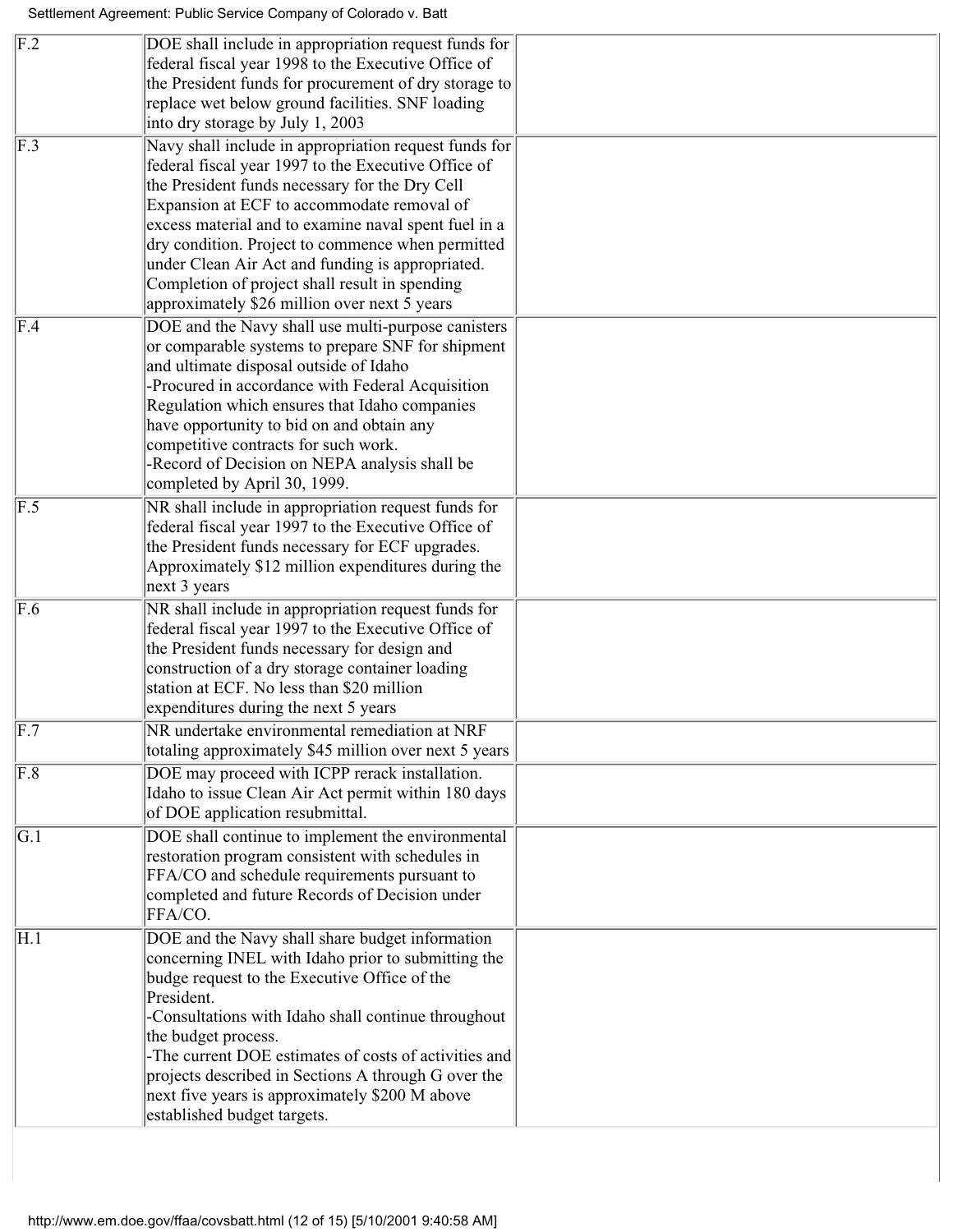| I.1                      | Beginning in fiscal year 1996 and continuing<br>through 1997-2000, DOE shall provide Idaho with<br>total of \$30 M for community transition and other<br>mutually acceptable purposes.                                                                                                                                                                                                                                                                                                                                                                                                                                                                                                                                                                                                                                                                                                                                                                 |  |
|--------------------------|--------------------------------------------------------------------------------------------------------------------------------------------------------------------------------------------------------------------------------------------------------------------------------------------------------------------------------------------------------------------------------------------------------------------------------------------------------------------------------------------------------------------------------------------------------------------------------------------------------------------------------------------------------------------------------------------------------------------------------------------------------------------------------------------------------------------------------------------------------------------------------------------------------------------------------------------------------|--|
| $\overline{1.2}$         | The Navy shall include in appropriation request<br>funds for federal fiscal year 1997 to the Executive<br>Office of the President funds, no less than \$7<br>million, for Navy to construct Ships Model<br>Engineering and Support Facility at Bayview, Idaho.                                                                                                                                                                                                                                                                                                                                                                                                                                                                                                                                                                                                                                                                                         |  |
| J.1                      | Parties agree to affirmatively support Agreement,<br>which they agree is in the public interest. Federal<br>parties and Idaho intend to seek a sense of the<br>Congress resolution expressing support of the<br>Consent Order and Agreement and recommending to<br>future Congresses that funds requested by the<br>President to carry out the Agreement be<br>appropriated.<br>-In any administrative or judicial proceeding, Idaho<br>shall support the adequacy of the EIS and ROD<br>against any challenges by third parties<br>Idaho may waive federal commitments                                                                                                                                                                                                                                                                                                                                                                                |  |
| J.2                      | Idaho shall promptly issue, upon submission of<br>legally sufficient applications, required permits,<br>licenses, or other approvals to DOE, NR, or the<br>Navy for performance of any respective obligations<br>in the Agreement                                                                                                                                                                                                                                                                                                                                                                                                                                                                                                                                                                                                                                                                                                                      |  |
| J.3                      | No provision of Agreement shall compel any party<br>to act without due legal authority<br>-Performance shall be subject to and comply with all<br>applicable federal statutes, regulation and orders<br>including the Anti-Deficiency Act<br>-The inability of any part to comply with the<br>Agreement shall not subject that party to judicial<br>enforcement but shall not preclude the application of<br>section K.1.a. or K.1.b                                                                                                                                                                                                                                                                                                                                                                                                                                                                                                                   |  |
| $\overline{\mathrm{J}4}$ | In the event required NEPA analysis results in<br>selection after October 16, 1995 of an action<br>conflicting with identified action, DOE or the Navy<br>can request modification of Agreement to conform<br>the action to that selected action.<br>-Approval of such action may not be unreasonably<br>withheld<br>-If Idaho refuses acceptance of requested<br>modification, DOE or the Navy may seek relief from<br>the court<br>-On motion of any party, the Court may extend the<br>time for DOE or the Navy to perform until the Court<br>decides whether to grant relief.<br>-If Court determines that Idaho unreasonably<br>withheld approval, the Agreement shall be<br>conformed to the selected action<br>-If the Court determines that Idaho has reasonably<br>withheld approval the time for DOE or the Navy to<br>perform the action at issued shall be per the<br>Agreement and subject to enforcement as set forth in<br>Section K.1. |  |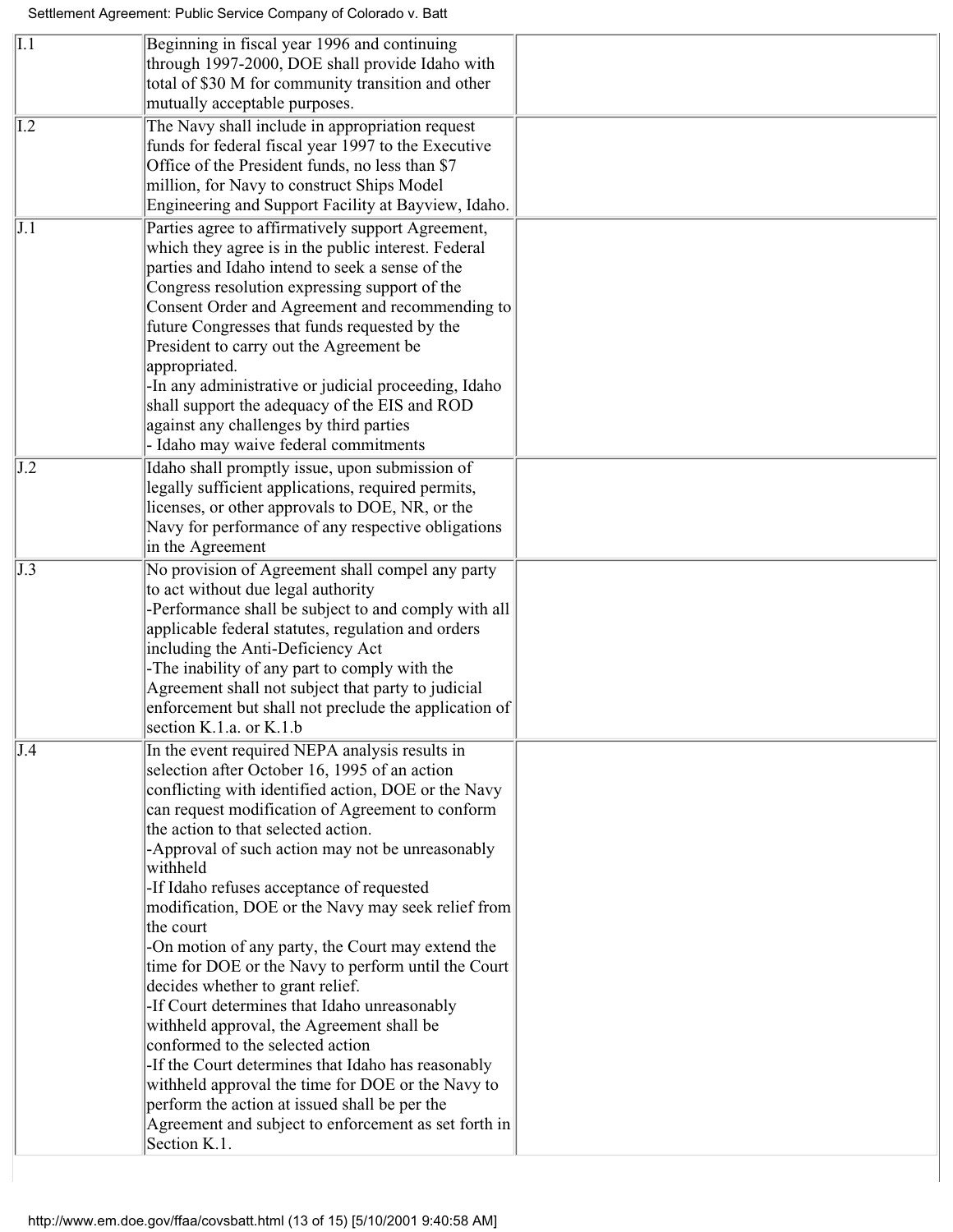<span id="page-13-0"></span>

| $J.5(a)$ and $J.5(b)$             | In the event that a court order is entered in the Snake                                   |                                                              |
|-----------------------------------|-------------------------------------------------------------------------------------------|--------------------------------------------------------------|
|                                   | River Alliance Education Fund case, or other                                              |                                                              |
|                                   | judicial proceeding, that prohibits in whole or in part                                   |                                                              |
|                                   | any shipment of spent fuel to INEL by the Navy or                                         |                                                              |
|                                   | the DOE under section D, then all obligations,                                            |                                                              |
|                                   | requirements and deadlines of the federal parties                                         |                                                              |
|                                   | under this Agreement shall be suspended for the                                           |                                                              |
|                                   | period of the order                                                                       |                                                              |
|                                   | -Upon resolution of any such order, the obligations,                                      |                                                              |
|                                   | deadlines and requirements provided for in                                                |                                                              |
|                                   | Agreement shall be extended by a period that                                              |                                                              |
|                                   | corresponds to the period of suspension.                                                  |                                                              |
|                                   | $\overline{K.1(a)}$ and $\overline{K.1(b)}$ Shipments of DOE or Navy SNF suspended if DOE |                                                              |
|                                   | or Navy, respectively, do not perform obligations of                                      |                                                              |
|                                   | the Agreement.                                                                            |                                                              |
| K.2(a)                            | Judicial enforcement provisions.                                                          |                                                              |
| $\overline{K.2(b)}$               | RCRA enforcement provisions                                                               |                                                              |
| $\overline{\text{K}.2(\text{c})}$ | Federal parties to pay Idaho \$60 K per day if all                                        |                                                              |
|                                   | SNF at INEL not removed by January 1, 2035,                                               |                                                              |
|                                   | subject to appropriations provided in advance for                                         |                                                              |
|                                   | this purpose.                                                                             |                                                              |
| $\overline{K.3}$                  | The Agreement supersedes all prior rights, duties,                                        |                                                              |
|                                   | and obligations set forth or entered in Public Service                                    |                                                              |
|                                   | Company of Colorado case and United States v.                                             |                                                              |
|                                   | Batt, except for provisions of paragraph 4 of the                                         |                                                              |
|                                   | December 22, 1993 Court Order. [Note:                                                     |                                                              |
|                                   | Requirements in paragraph 4 are listed at the end of                                      |                                                              |
|                                   | the table.]                                                                               |                                                              |
| K.4                               | Parties seek informal dispute resolution before                                           |                                                              |
|                                   | asking resolution of by Court.                                                            |                                                              |
| $\overline{L.1}$                  | Parties to jointly present Agreement to U.S. District                                     | Complete, Agreement and proposed Consent Order               |
|                                   | Court.                                                                                    | presented to U.S. District Court October 16, 1995            |
| $\overline{\mathrm{L}.2}$         | If Court does not enter Consent Order within 45                                           | Complete, Court granted Consent Order and appended           |
|                                   | days, either party may terminate Agreement                                                | Agreement on October 17, 1995                                |
| $\overline{4}$                    | See K.3. No additional spent fuel shall be stored in                                      | No additional SNF has been received or stored in the basins. |
|                                   | the building CPP-603 basins and DOE shall                                                 | of CPP-603 at INEL's since the Court Order was signed.       |
|                                   | accelerate removal of spent fuel from the CPP-603                                         |                                                              |
|                                   | basins. The North and Middle basins shall be                                              |                                                              |
|                                   | emptied by December 31, 1996. The South basin                                             |                                                              |
|                                   | shall be emptied by December 31, 2000                                                     |                                                              |
| $\overline{4}$ (a)                | DOE shall remove 622 units of SNF shall be                                                | On going and ahead of schedule                               |
|                                   | removed from the North and Middle basins by                                               |                                                              |
|                                   | December 31, 1996 as follows.                                                             |                                                              |
| 4(a)(1)                           | At least 189 units of SNF shall be moved to building                                      | Completed July 26, 1994 and documented in a letter to the    |
|                                   | CPP-666 by September 30, 1994                                                             | Governor, August 8, 1994, 66 days ahead of schedule.         |
|                                   |                                                                                           |                                                              |
| 4(a)(2)                           | At least 189 units of SNF shall be moved to building                                      | Complete. September 11, 1995, and documented in a letter     |
|                                   | CPP-666 by December 31, 1995                                                              | to the Governor, September 18, 1995, 110 days ahead of       |
|                                   |                                                                                           | schedule.                                                    |
| 4(a)(3)                           | At least 244 units of SNF shall be moved to building                                      | One hundred seventy units of fuel have been moved as of      |
|                                   | CPP-666 by December 31, 1996.                                                             | 2/28/96                                                      |
| 4(b)                              | Upon mutual agreement between the State of Idaho                                          | An October 6, 1994, letter to Idaho provided a fully         |
|                                   | and the DOE, units of SNF from the north and                                              | executed agreement between the State and DOE allowing        |
|                                   | middle basins may be stored in either the South                                           | transfer of the 41 units to the South basin.                 |
|                                   | basin or in other INEL facilities.                                                        |                                                              |
|                                   |                                                                                           |                                                              |